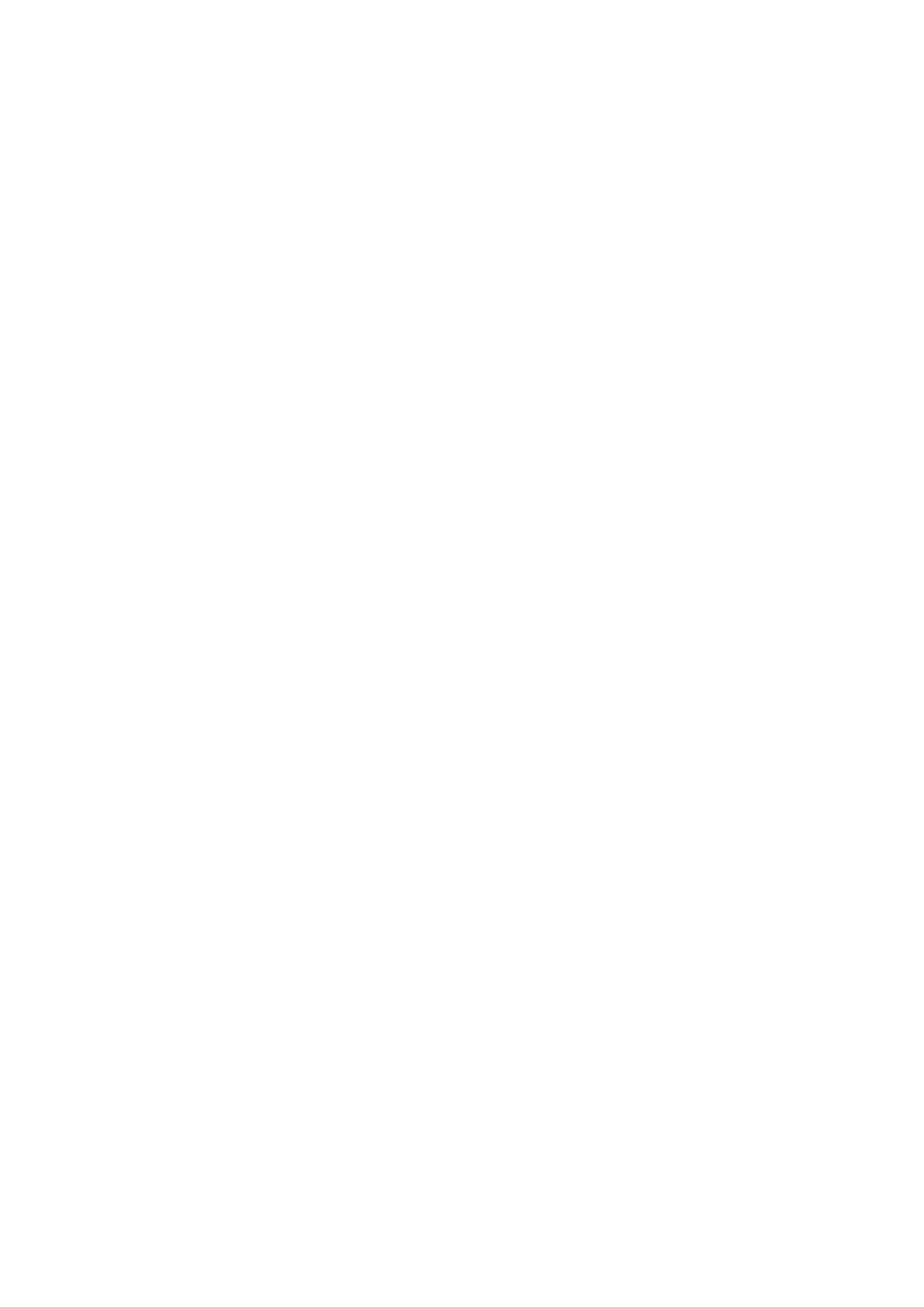### **MEMBERS**

#### **STATES**

#### **Afghanistan - Afghanistan - Afganistán**

H.E. Mr Nasir Ahmad ANDISHA, Ambassador Extraordinary and Plenipotentiary, Permanent Representative, Permanent Mission of the Islamic Republic of Afghanistan

Mr Abdul Ahad SHIRZAD, Second Secretary, Permanent Mission of the Islamic Republic of Afghanistan

Ms Vaibhavi SHARMA PATHAK, Intern, Permanent Mission of the Islamic Republic of Afghanistan

#### **Albania - Albanie - Albania**

Mme Brunilda KOÇO, Ministre Conseiller, Mission permanente de la République d'Albanie

#### **Algeria - Algérie - Argelia**

S.E. M. Lazhar SOUALEM, Ambassadeur, Représentant permanent, Mission permanente de la République algérienne démocratique et populaire

M. Amar CHEMAKH, Premier Secrétaire, Mission permanente de la République algérienne démocratique et populaire

M. Hichem AYADAT, Premier Secrétaire, Mission permanente de la République algérienne démocratique et populaire

#### **Angola - Angola - Angola**

S.E. Mme Margarida Rosa Da Silva IZATA, Ambassadeur extraordinaire et plénipotentiaire, Représentant permanent, Mission permanente de la République d'Angola

Mme Marília MANUEL, Conseiller, Mission permanente de la République d'Angola

Mme Neusa SARAIVA, Assistante, Mission permanente de la République d'Angola

# **Argentina - Argentine - Argentina**

Sr. German Edmundo PROFFEN, Ministro Plenipotenciario, Misión Permanente de la República Argentina

#### **Armenia - Arménie - Armenia**

H.E. Mr Andranik HOVHANNISYAN, Ambassador Extraordinary and Plenipotentiary, Permanent Representative, Permanent Mission of the Republic of Armenia

Mr Nairi PETROSSIAN, Minister Plenipotentiary, Deputy Permanent Representative, Permanent Mission of the Republic of Armenia

Ms Zoya STEPANYAN, First Secretary, Permanent Mission of the Republic of Armenia

Ms Tiruhi GALSTYAN, Assistant to the Permanent Representative, Permanent Mission of the Republic of Armenia

Ms Nelli PETROSYAN, Intern, Permanent Mission of the Republic of Armenia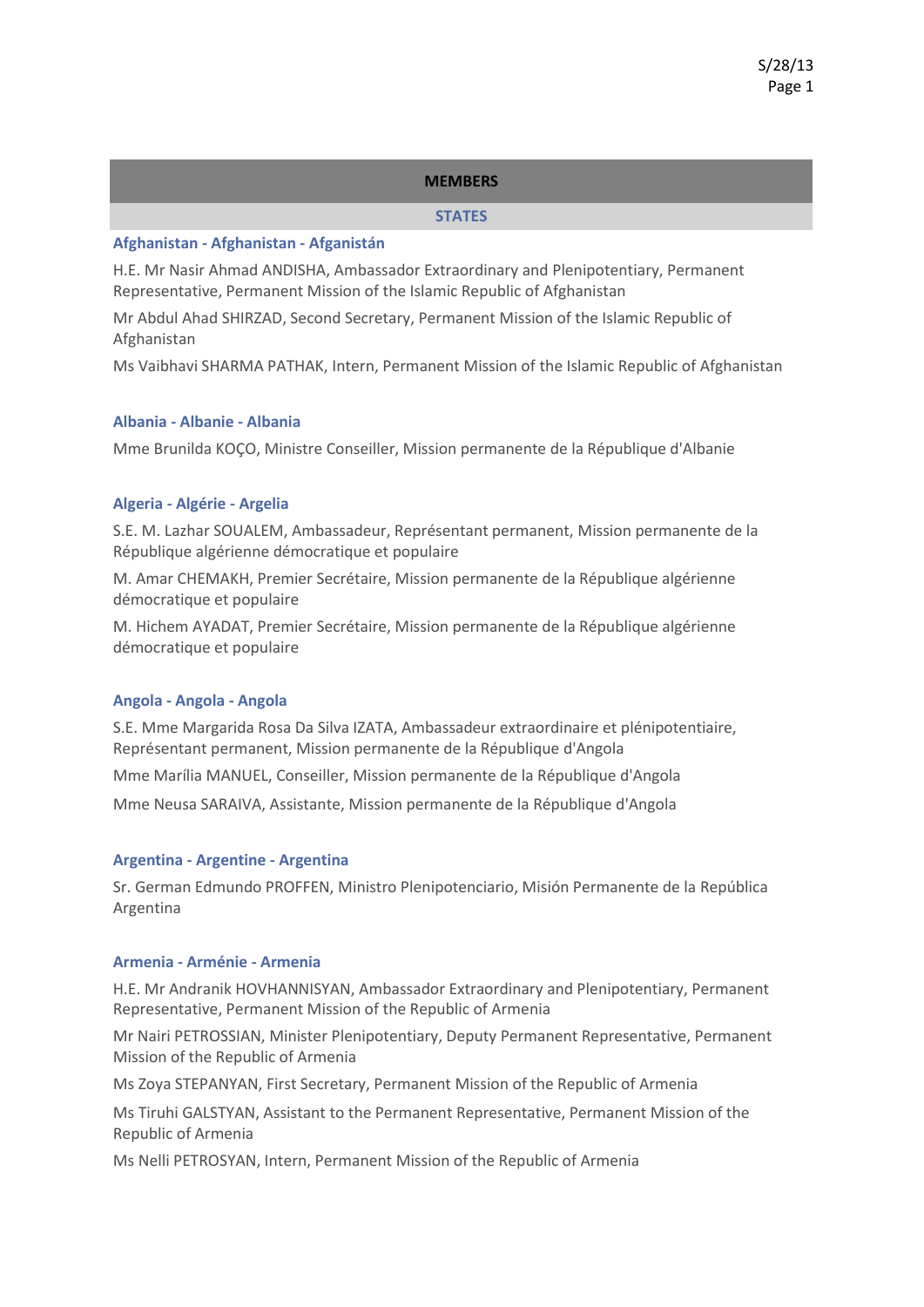### **Australia - Australie - Australia**

H.E. Ms Sally MANSFIELD, Ambassador, Permanent Representative, Permanent Mission of Australia Mr Andrew ROSE, Minister Counsellor, Permanent Mission of Australia Mr Shaun CHOON, Executive Officer, Permanent Mission of Australia

# **Austria - Autriche - Austria**

H.E. Ms Elisabeth TICHY-FISSLBERGER, Ambassador Extraordinary and Plenipotentiary, Permanent Representative, Permanent Mission of the Republic of Austria

H.E. Mr Hannes SCHREIBER, Ambassador, Director for Visa, Border, Asylum Affairs, Migration and Combatting Human Trafficking, Deputy Director General for Consular Affairs,, Federal Ministry for European and International Affairs, Austria

Mr Robert MŰLLER, Ambassador, Deputy Permanent Representative, Permanent Mission of the Republic of Austria

Mr Nicolas WIMBERGER, First Secretary, Permanent Mission of the Republic of Austria

Ms Finja DRAXLER, Attachée, Department for Visa, Border, Asylum Affairs, Migration and Combatting Human Trafficking, Adviser, Federal Ministry for European and International Affairs, Austria

Mr Valentin HOPFINGER, Intern, Permanent Mission of the Republic of Austria

#### **Azerbaijan - Azerbaïjdan - Azerbaiyán**

Mr Kamran SEYFULLAYEV, Third Secretary, Permanent Mission of the Republic of Azerbaijan

# **Bangladesh - Bangladesh - Bangladesh**

H.E. Mr Mustafizur RAHMAN, Ambassador Extraordinary and Plenipotentiary, Permanent Mission of the People's Republic of Bangladesh

Ms Shanchita HAQUE, Minister, Deputy Permanent Representative, Permanent Mission of the People's Republic of Bangladesh

Mr Md. Baky BILLAH, First Secretary, Permanent Mission of the People's Republic of Bangladesh

#### **Belarus - Bélarus - Belarús**

Mr Vadim PISAREVICH, Deputy Permanent Representative, Permanent Mission of the Republic of Belarus

#### **Belgium - Belgique - Bélgica**

S.E. M. Marc PECSTEEN DE BUYTSWERVE, Ambassadeur extraordinaire et plénipotentiaire, Représentant permanent, Mission permanente du Royaume de Belgique

S.E. M. Lieven DE LA MARCHE, Ambassadeur, Envoyè spécial Asile et Migration, Service Public Fédéral des Affaires Etrangères, Bruxelles

M. Johan DEBAR, Ministre Conseiller, Mission permanente du Royaume de Belgique

Mme Els LANGENDRIES, Attaché, Service Public Fédéral des Affaires Etrangères, Bruxelles

Mme Maud FONTEYNE, Attaché, , Service Public Fédéral des Affaires Etrangères, Bruxelles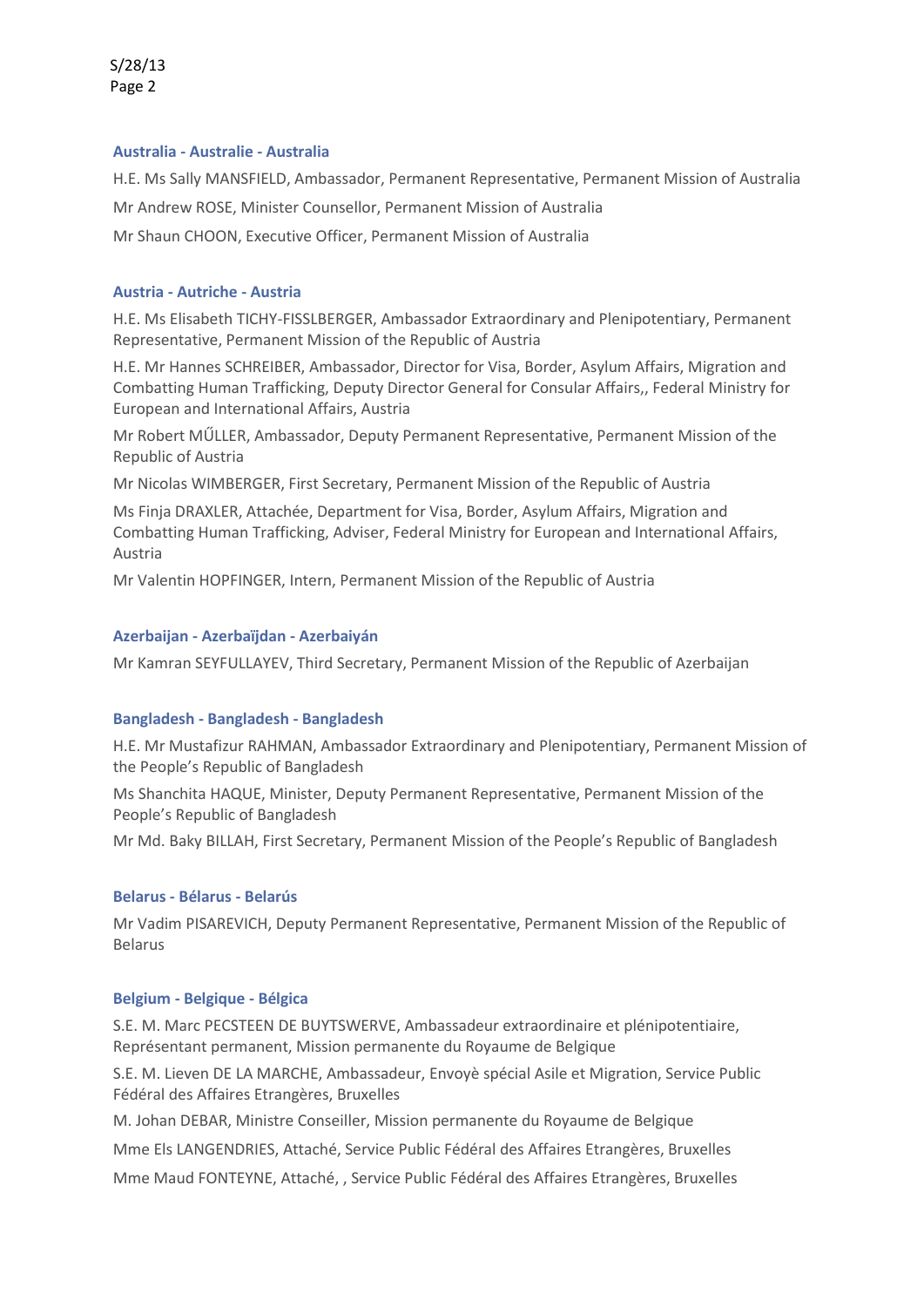Mme Eva GOOSSENS, Attaché,Service de l'Envoyé Spécial Aisle et Migration, Service Public Fédéral des Affaires Etrangères, Bruxelles

M. Vincent BODSON, Premier Secrétaire, Mission permanente du Royaume de Belgique

#### **Botswana - Botswana - Botswana**

H.E. Ms Athaliah Lesiba MOLOKOMME, Ambassador Extraordinary and Plenipotentiary, Permanent Representative, Permanent Mission of the Republic of Botswana

Mr Phologo Johnson GAUMAKWE, Deputy Permanent Representative, Permanent Mission of the Republic of Botswana

Mr Michael Moemedi S. KOORAPETSE, Attaché, Permanent Mission of the Republic of Botswana

# **Brazil - Brésil - Brasil**

Mr Pedro PIACESI DE SOUZA, Second Secretary, Permanent Mission of the Federative Republic of Brazil

#### **Bulgaria - Bulgarie - Bulgaria**

Ms Kameliya PETROVA, First Secretary, Permanent Mission of the Republic of Bulgaria

Ms Maria HALACHEVA, Senior Legal Advisor, EU and International Cooperation Directorate, Ministry of the Interior, Republic of Bulgaria

#### **Burkina Faso - Burkina Faso - Burkina Faso**

S.E. M. Dieudonné W. Désiré SOUGOURI, Ambassadeur extraordinaire et plénipotentiaire, Représentant permanent, Mission permanente du Burkina Faso

S.E. Mme Eliéle Nadine TRAORE BAZIE, Ambassadeur, Représentant permanent adjoint, Mission permanente du Burkina Faso

M. Emmanuel OUALI, Deuxième Conseiller, Mission permanente du Burkina Faso

#### **Cambodia - Cambodge - Camboya**

Mr Sokha YANG, Attaché, Permanent Mission of the Kingdom of Cambodia

#### **Cameroon - Cameroun - Camerún**

S.E. M. Salomon EHETH, Ambassadeur extraordinaire et plénipotentiaire, Représentant permanent, Mission permanente de la République du Cameroun

Mme Nadjma ADOUM GARGOUM, Premier Secrétaire, Mission permanente de la République du Cameroun

#### **Canada - Canada - Canadá**

H.E. Ms Leslie NORTON, Ambassador Extraordinary and Plenipotentiary, Permanent Representative, Permanent Mission of Canada

Mr Donald COCHRANE, Minister Counsellor, Permanent Mission of Canada

Ms Cindy MUNRO, Counsellor, Migration and Refugee Affairs, Embassy of Canada, Abu Dhabi

Ms Susan DRAGAN, First Secretary, Permanent Mission of Canada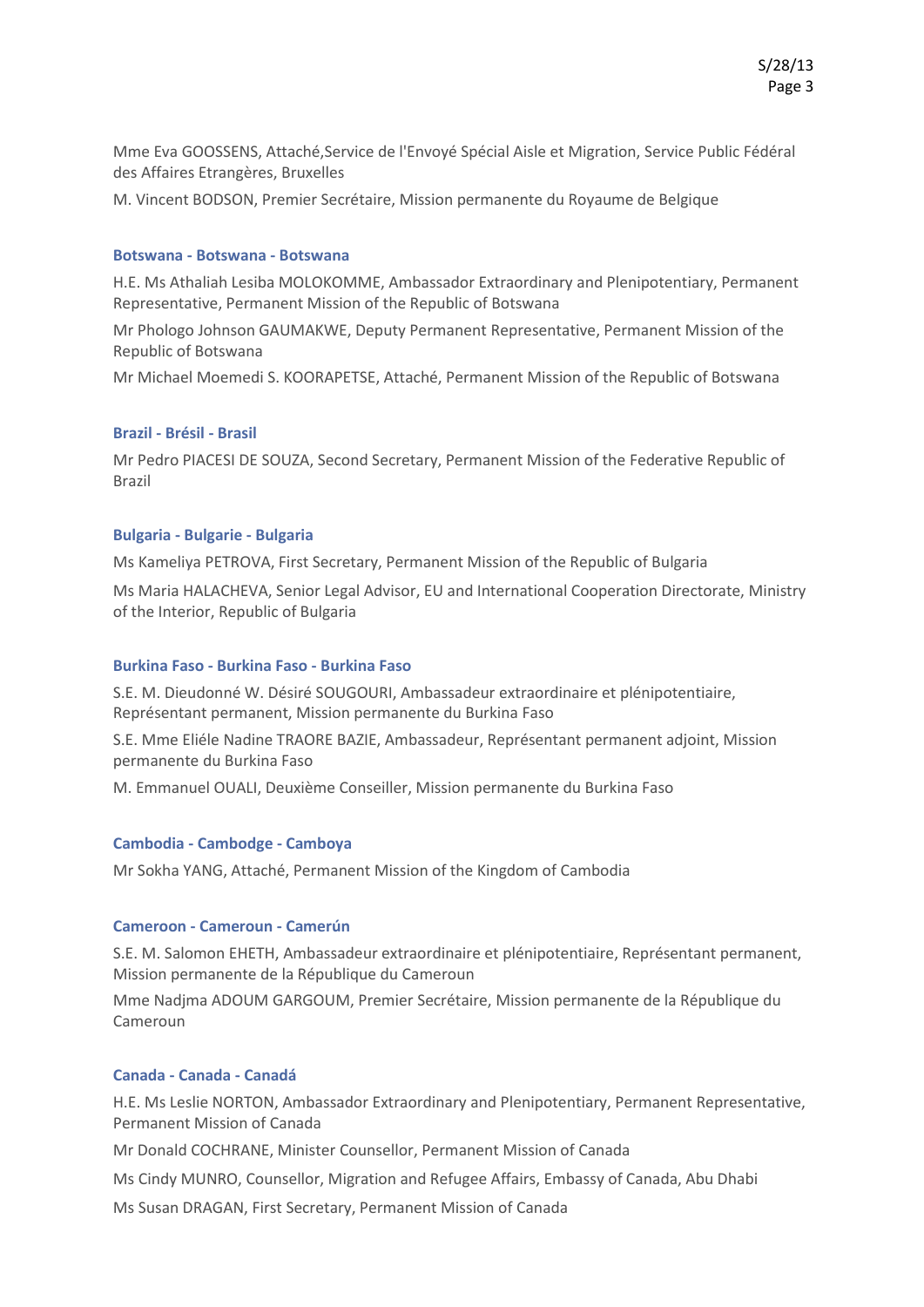### **Chile - Chili - Chile**

Excmo. Sr. Frank TRESSLER ZAMORANO, Embajador Extraordinario y Plenipotenciario, Representante Permanente, Misión Permanente de Chile

Sra. Andrea QUEZADA, Primer Secretario, Misión Permanente de Chile

# **China - Chine - China**

H.E. Mr CHEN Xu, Ambassador Extraordinary and Plenipotentiary, Permanent Representative, Permanent Mission of the People's Republic of China

Mr QI Daihai, Counsellor, Permanent Mission of the People's Republic of China

Ms XIE Zhangwei, First Secretary, Permanent Mission of the People's Republic of China

Ms SHAO Wu, Third Secretary, Permanent Mission of the People's Republic of China

# **Colombia - Colombie - Colombia**

Excma. Sra. Alicia ARANGO OLMOS, Embajador Extraordinario y Plenipotenciario, Representante Permanente, Misión Permanente de Colombia

Sra. Diana MEJIA MOLINA, Ministro Consejero, Misión Permanente de Colombia

# **Congo - Congo - Congo**

M. Martin NIAMA, Conseiller, Mission permanente de la République du Congo

# **Costa Rica - Costa Rica - Costa Rica**

Sra. Mariana CASTRO HERNANDEZ, Consejera, Misión Permanente de la República de Costa Rica

# **Côte d'Ivoire - Côte d'Ivoire - Côte d'Ivoire**

S.E. M. Kouadio ADJOUMANI, Ambassadeur, Représentant permanent, Mission permanente de la République de Côte d'Ivoire

S.E. M. Etienne KINDIA, Ambassadeur, Représentant permanent adjoint, Mission permanente de la République de Côte d'Ivoire

M. Moustapha HININ, Directeur général de l'Office National de la Population, Ministère du Plan et du Développement, Côte d'Ivoire

M. Daouda SOUMAHORO, Commissaire de Police, Sous directeur Adjoint de la Police de l'Air et des Frontières, Ministère de l'Intérieur et de la Sécurité

M. Kouassi Martin YEBOUA, Premier Secrétaire, Mission permanente de la République de Côte d'Ivoire

# **Croatia - Croatie - Croacia**

H.E. Ms Vesna BATISTIĆ KOS, Ambassador Extraordinary and Plenipotentiary, Permanent Representative, Permanent Mission of the Republic of Croatia

Ms Suzana SIMICHEN SOPTA, First Secretary, Permanent Mission of the Republic of Croatia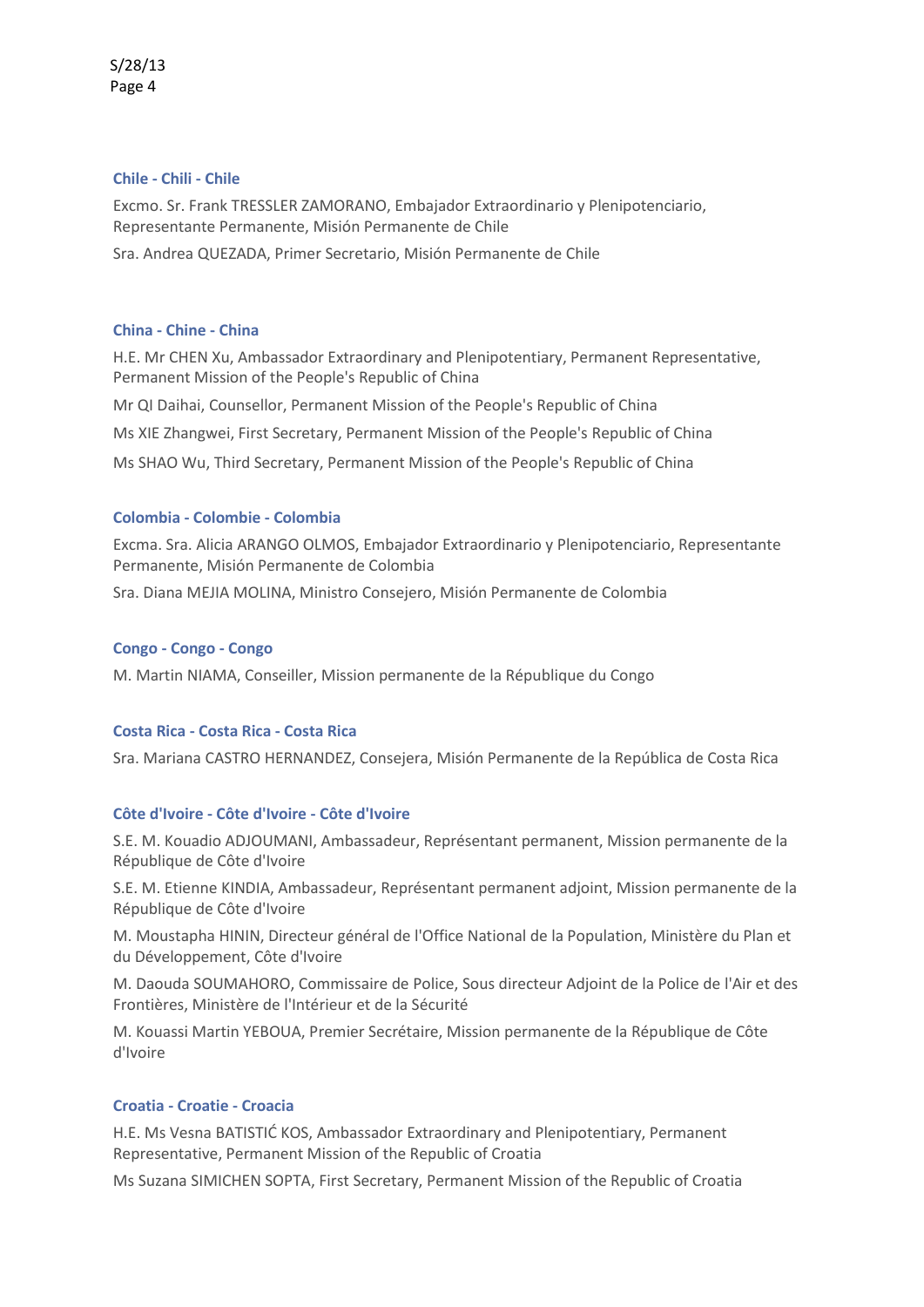### **Cuba - Cuba - Cuba**

Excmo. Sr. Juan Antonio QUINTANILLA ROMAN, Embajador Extraordinario y Plenipotenciario, Representante Permanente, Misión permanente de la República de Cuba

Sr. Lester DELGADO SÁNCHEZ, Consejero, Misión permanente de la República de Cuba

# **Cyprus - Chypre - Chipre**

Ms Andrea PETRANYI, Counsellor, Deputy Permanent Representative, Permanent Mission of the Republic of Cyprus

Mr Christos MAKRIYIANNIS, First Secretary, Permanent Mission of the Republic of Cyprus

Ms Evangelia KONSTANTINOU, Attachée, Permanent Mission of the Republic of Cyprus

Ms Elena NEOCLEOUS, Administrative Officer, Permanent Secretary Office, Ministry of Interior, Republic of Cyprus

#### **Czech Republic - République tchèque - República Checa**

H.E. Mr Petr GAJDUŠEK, Ambassador Extraordinary and Plenipotentiary, Permanent Representative, Permanent Mission of the Czech Republic

Ms Eva MAZZA, First Secretary, Permanent Mission of the Czech Republic

#### **Denmark - Danemark - Dinamarca**

Ms Monica EIMERT, First Secretary, Permanent Mission of the Kingdom of Denmark Ms Camilla THERKILDSEN, Intern, Permanent Mission of the Kingdom of Denmark

# **Djibouti - Djibouti - Djibouti**

S.E. Mme Kadra AHMED HASSAN, Ambassadeur extraordinaire et plénipotentiaire, Représentant permanent, Mission permanente de la République de Djibouti

M. Houmed Gaba Maki HOUMED GABA, Conseiller, Mission permanente de la République de Djibouti

# **Dominica - Dominique - Dominica**

Ms Adi Tama Nakinda DANIEL, Third Secretary, Office of the Permanent Mission for the Commonwealth of Dominica, London

# **Ecuador - Equateur - Ecuador**

Sr. Alejandro DÁVALOS, Ministro, Representante Permanente Adjunto, Misión Permanente de la República del Ecuador

Sra. Marcia Elisabeth PORRAS GARZON, Attaché, Misión Permanente de la República del Ecuador

# **Egypt - Égypte - Egipto**

Ms Jasmine ABDELRAHMAN MOHAMED MOUSSA, First Secretary, Permanent Mission of the Arab Republic of Egypt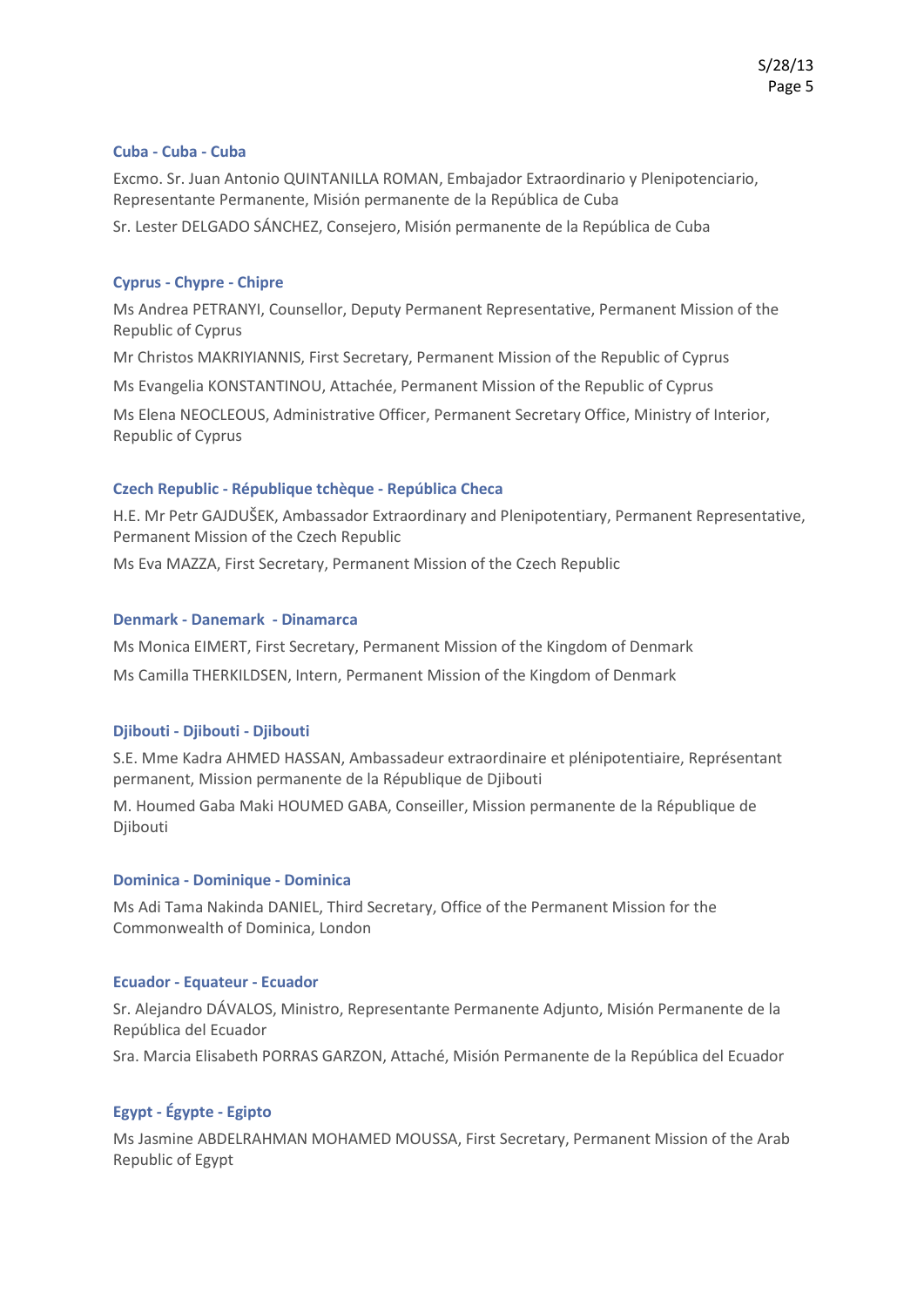#### **El Salvador - El Salvador - El Salvador**

Excmo. Sr. Joaquín Alexander MAZA MARTELLI, Embajador Extraordinario y Plenipotenciario, Representante Permanente, Misión Permanente de la República de El Salvador

Sra. Beatriz ALFARO RIVAS, Consejera, Misión Permanente de la República de El Salvador

# **Estonia - Estonie - Estonia**

Ms Anneli VARES, Deputy Permanent Representative, Permanent Mission of the Republic of Estonia

Mr Silver STÕUN, Counsellor, Department of Citizenship and Migration Policies, Ministry of the Interior of Estonia

#### **Ethiopia - Éthiopie - Etiopía**

Mr Daniel Tenkir ARGA, Minister Counsellor, Permanent Mission of the Federal Democratic Republic of Ethiopia

#### **Fiji - Fidji - Fiji**

Mr Anare LEWENIQILA, Deputy Permanent Representative, Permanent Mission of the Republic of Fiji

#### **Finland - Finlande - Finlandia**

H.E. Ms Kirsti KAUPPI, Ambassador Extraordinary and Plenipotentiary, Permanent Representative, Permanent Mission of the Republic of Finland

Ms Sari LEHTIRANTA, Minister, Deputy Permanent Representative, Permanent Mission of the Republic of Finland

Ms Heini STOLZENBURG, Adviser, Permanent Mission of the Republic of Finland

Mr Justus KIIKERI, Intern, Permanent Mission of the Republic of Finland

#### **France - France - Francia**

S.E. M. François RIVASSEAU, Ambassadeur, Représentant permanent, Mission permanente de la République française

M. François GAVE, Représentant permanent adjoint, Mission permanente de la République française

M. Olivier LACROIX, Conseiller, Mission permanente de la République française

M. Claude-Henry DINAND, Attaché, Mission permanente de la République française

Mme Sokaina RAISS, Stagiaire, Mission permanente de la République française

# **Georgia - Géorgie - Georgia**

Mr David JALAGANIA, First Counsellor, Permanent Mission of Georgia

#### **Germany - Allemagne - Alemania**

Ms Irene Sophie BIONTINO, Counsellor, Permanent Mission of the Federal Republic of Germany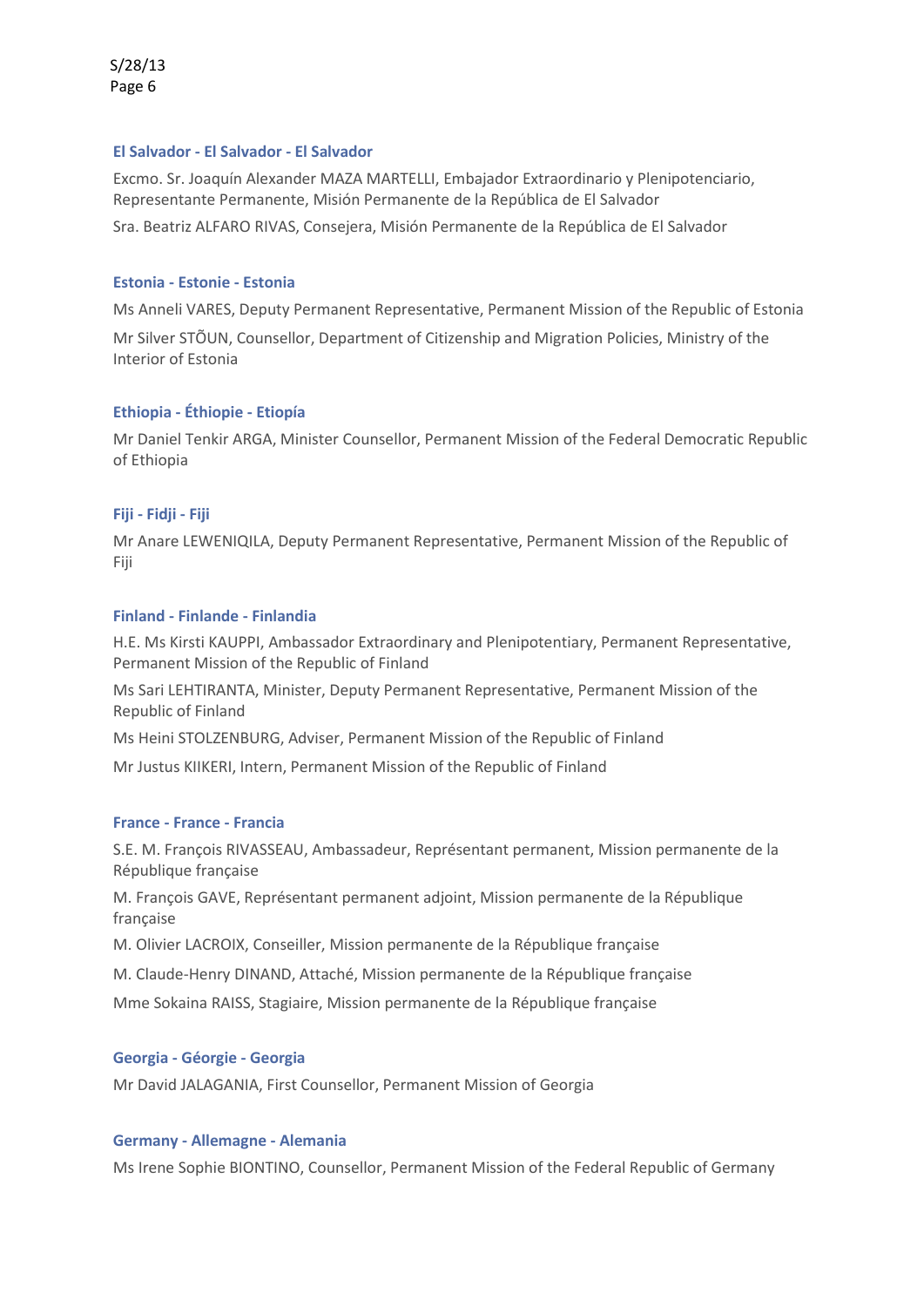#### **Ghana - Ghana - Ghana**

H.E. Mr Ramses Joseph CLELAND, Ambassador, Permanent Representative, Permanent Mission of the Republic of Ghana

Mr Mohammed Sheriff IDDRISU, Counsellor, Permanent Mission of the Republic of Ghana

### **Greece - Grèce - Grecia**

H.E. Mr Panayotis STOURNARAS, Ambassador, Permanent Representative, Permanent Mission of Greece

Ms Dimitra GEORGANTZOGLOU, First Counsellor, Permanent Mission of Greece

Ms Natalia PANOURGIA, Counsellor, Permanent Mission of Greece

#### **Guatemala - Guatemala - Guatemala**

Excma. Sra. Carla María RODRÍGUEZ MANCIA, Embajador Extraordinaria y Plenipotenciaria, Representante Permanente, Misión Permanente de Guatemala Sra. Alicia María MARROQUÍN MOGOLLÓN, Segunda Secretaria, Misión Permanente de Guatemala

#### **Guyana - Guyana - Guyana**

Ms Neishanta Annastacia Orissa BENN, Counsellor, Permanent Mission of the Republic of Guyana

# **Haiti - Haïti - Haití**

M. Max Gédéon BOUTIN, Conseiller, Mission permanente de la République d'Haïti

# **Holy See - Saint-Siège - Santa Sede**

H.E. Mr Ivan JURKOVIČ, Permanent Observer, Archbishop, Permanent Observer Mission of the Holy See

Mr John David PUTZER, First Secretary, Permanent Observer Mission of the Holy See

Mr Stefano SALDI, Attaché, Permanent Observer Mission of the Holy See

Ms Martina PAOLETTI, Research Fellow, Permanent Observer Mission of the Holy See

# **Honduras - Honduras - Honduras**

Excmo. Sr. Mario Alberto FORTÍN MIDENCE, Embajador Extraordinario y Plenipotenciario, Representante Permanente, Misión Permanente de la República de Honduras Sr. Angel CLAROS CORDOVA, Primer Secretario, Misión Permanente de la República de Honduras

# **Hungary - Hongrie - Hungría**

H.E. Ms Margrit SZŰCS, Ambassador Extraordinary and Plenipotentiary, Permanent Representative, Permanent Mission of Hungary

H.E. Mr András SZŐRÉNYI, Ambassador Extraordinary and Plenipotentiary, Deputy Permanent Representative, Permanent Mission of Hungary

Ms Zsófia CSIZMADIA, Third Secretary, Permanent Mission of Hungary

Mr Vasil MINCHEV, Intern, Permanent Mission of Hungary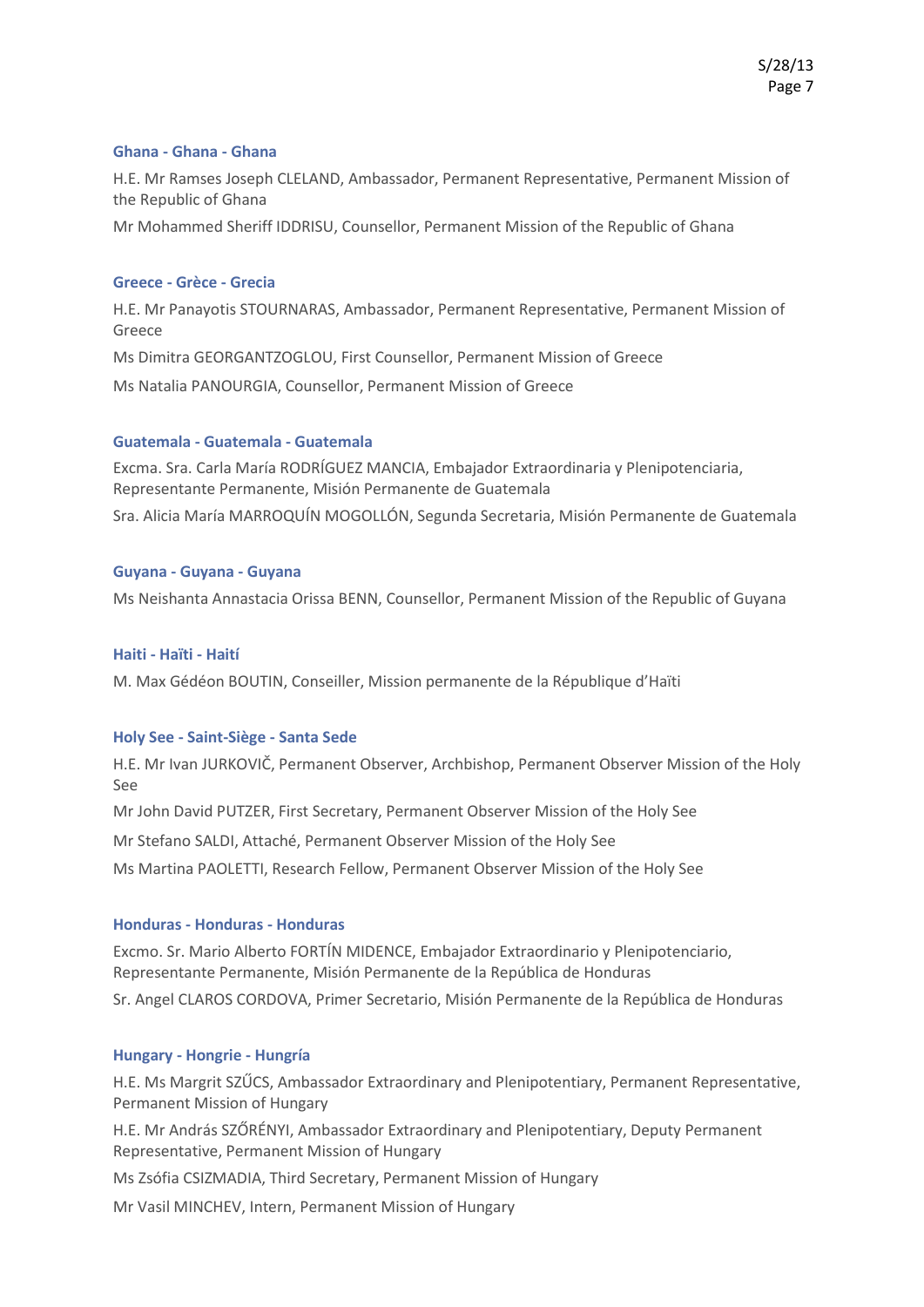# **Iran (Islamic Republic of) - Iran (République islamique d') - Irán (República Islámica del)**

H.E. Mr Esmaeil BAGHAEI HAMANEH, Ambassador Extraordinary and Plenipotentiary, Permanent Representative, Permanent Mission of the Islamic Republic of Iran

Mr Mehdi ALI ABADI, Deputy Permanent Representative, Permanent Mission of the Islamic Republic of Iran

Mr Ehsan MATIN RAZM, Third Secretary, Permanent Mission of the Islamic Republic of Iran

#### **Ireland - Irlande - Irlanda**

Mr Niall CREMEN, Humanitarian Advisor, Permanent Mission of Ireland

#### **Israel - Israël - Israel**

H.E. Ms Meirav EILON SHAHAR, Ambassador Extraordinary and Plenipotentiary, Permanent Representative, Permanent Mission of the State of Israel Ms Adi FARJON, Deputy Permanent Representative, Permanent Mission of the State of Israel Ms Merav MARKS, Legal Counsellor, Permanent Mission of the State of Israel Mr Brian FRENKEL, Adviser, Permanent Mission of the State of Israel Mr Joshua PIKE, Political Affairs Officer, Permanent Mission of the State of Israel Mr Nathan CHICHEPORTICHE, Public Diplomacy Officer, Permanent Mission of the State of Israel Mr Rafael Eliahu REUBEN, Legal Assistant, Permanent Mission of the State of Israel Ms Melina ZAROUR, Intern, Permanent Mission of the State of Israel

# **Italy - Italie - Italia**

Mme Marie Sol FULCI, Ministre, Représentant permanent adjoint, Mission permanente de la République italienne

M. Stefano CRESCENZI, Premier Secrétaire, Mission permanente de la République italienne

M. Amedeo AMORETTI, Stagiaire, Mission permanente de la République italienne

Mme Rachele MAGNAGHI, Stagiaire, Mission permanente de la République italienne

#### **Japan - Japon - Japón**

Mr Yasuo KITANO, First Secretary, Permanent Mission of Japan

# **Jordan - Jordanie - Jordania**

Mr Walid OBEIDAT, Ambassador, Permanent Representative, Permanent Mission of the Hashemite Kingdom of Jordan

Mr Odai Abdel Wahab Jdai AL QARALLEH, Second Secretary, Permanent Mission of the Hashemite Kingdom of Jordan

Mr Mohammad TALAL EREKAT, Second Secretary, Permanent Mission of the Hashemite Kingdom of Jordan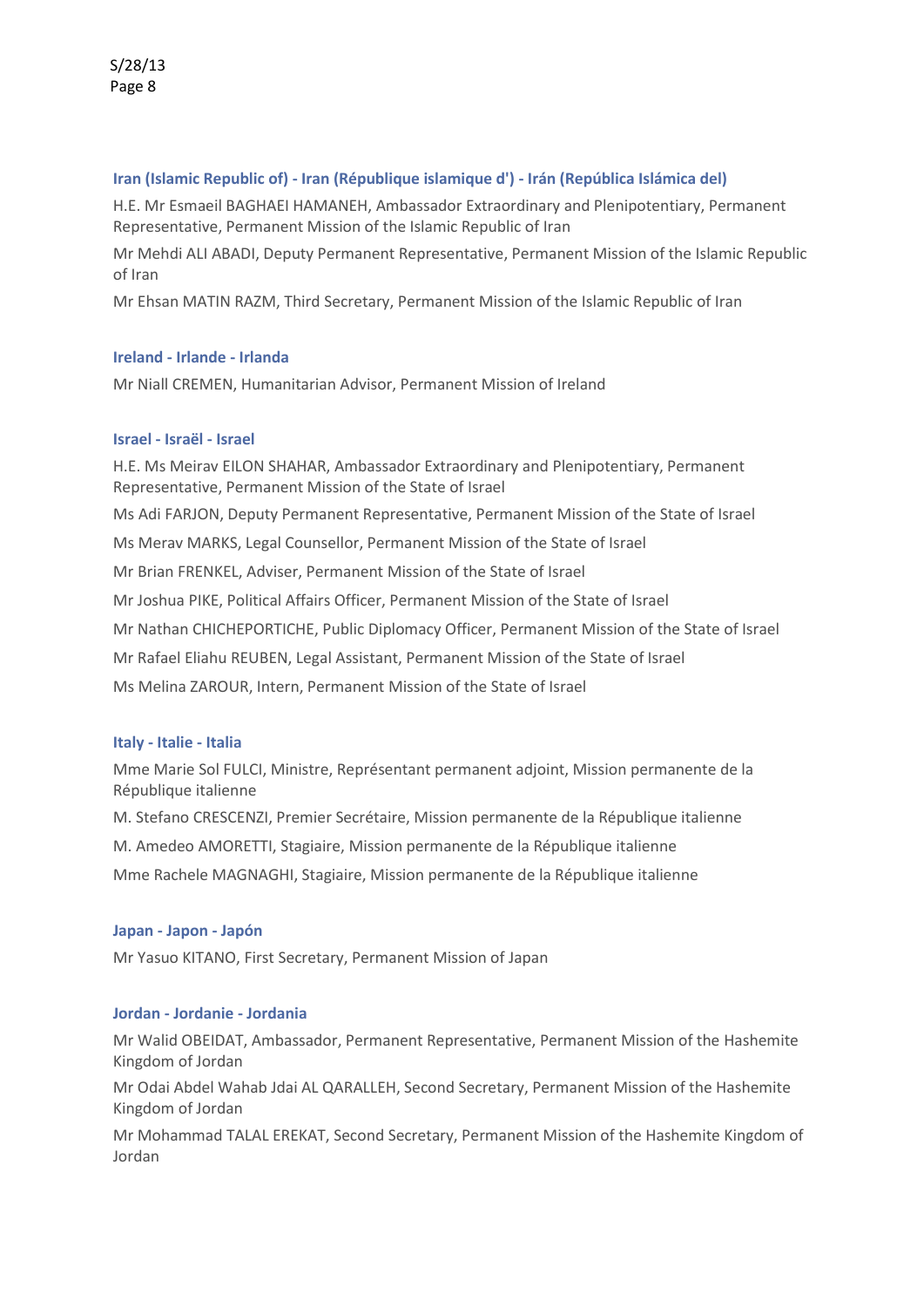#### **Kazakhstan - Kazakhstan - Kazajstán**

Mr Abzal MAMBETALINOV, First Secretary, Permanent Mission of the Republic of Kazakhstan

#### **Kenya - Kenya - Kenya**

Ms Milicent Mwikaii MULI, Minister Counsellor, Permanent Mission of the Republic of Kenya Ms Susan WAKIAGA, Attaché, Permanent Mission of the Republic of Kenya

# **Lao People's Democratic Republic - la République démocratique populaire lao - la República Democrática Popular Lao**

Mr Sitsangkhom SISAKETH, Counsellor, Deputy Permanent Representative, Chargé d'affaires a.i., Permanent Mission of the Lao People's Democratic Republic

Ms Malita KEOPASUTH, Third Secretary, Permanent Mission of the Lao People's Democratic Republic

### **Latvia - Lettonie - Letonia**

Ms Elina BRACINA, Third Secretary, Permanent Mission of the Republic of Latvia

#### **Lesotho - Lesotho - Lesotho**

H.E. Mr Thabang MATJAMA, Ambassador, Permanent Representative, Permanent Mission of the Kingdom of Lesotho

Ms Nthabiseng Matlhohonolofatso LELISA, Minister Counsellor, Permanent Mission of the Kingdom of Lesotho

#### **Libya - Libye - Libia**

Mr Hesham HUWISA, First Secretary, Permanent Mission of Libya

#### **Lithuania - Lithuanie - Lituania**

Mr Robertas ROSINAS, Minister Plenipotentiary, Deputy Permanent Representative, Permanent Mission of the Republic of Lithuania

Mr Arturas VALIONIS, Counsellor, Permanent Mission of the Republic of Lithuania

#### **Luxembourg - Luxembourg - Luxemburgo**

Mme Stefanie AFONSO JESUS, Attachée, Mission permanente du Grand-Duché de Luxembourg

#### **Madagascar - Madagascar - Madagascar**

M. Tiana Herinianina RAZAFIMANDIMBY, Conseiller, Mission permanente de la République de Madagascar

#### **Malta - Malte - Malta**

Ms Michelle BALDACCHINO, Second Secretary, Permanent Mission of the Republic of Malta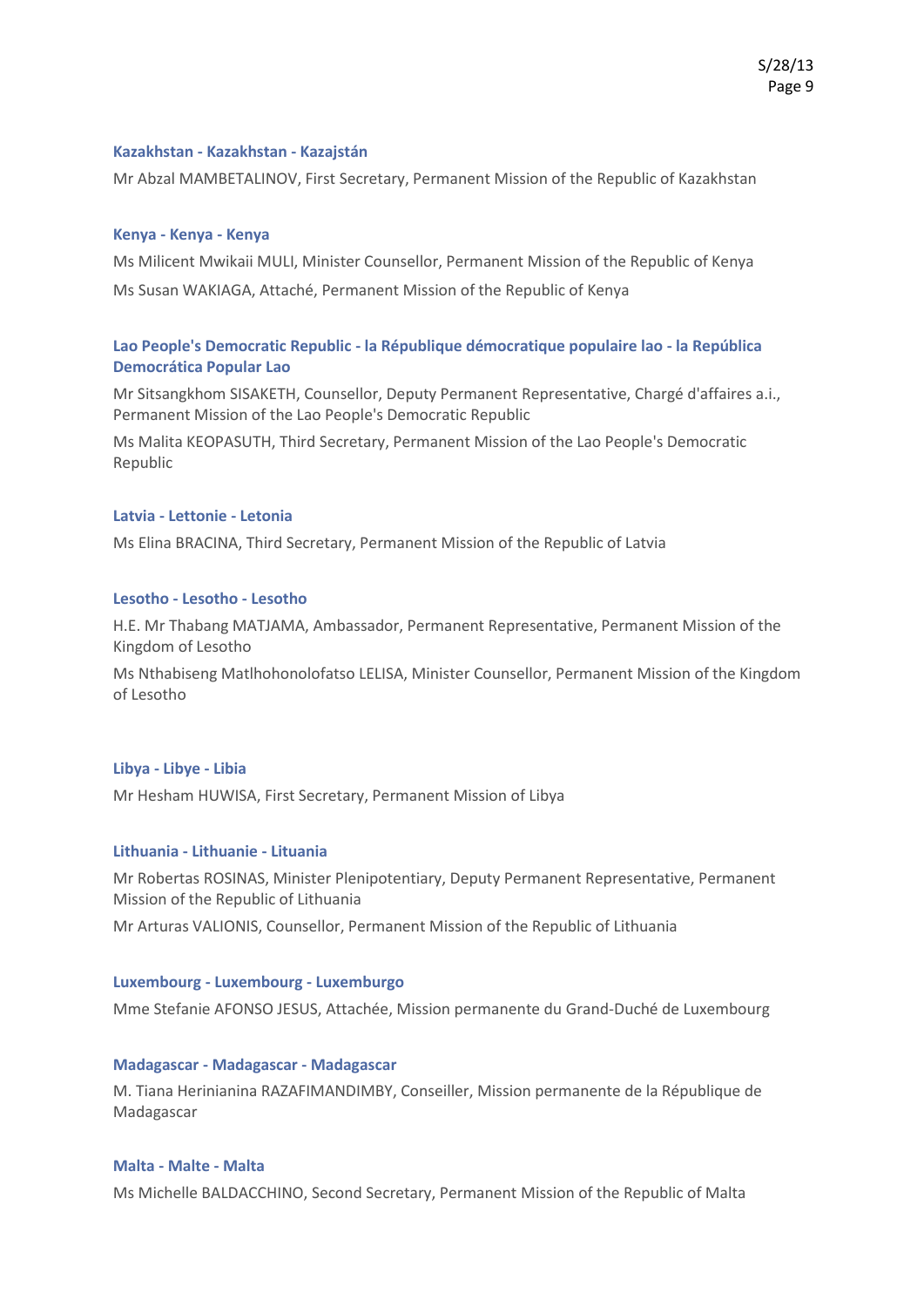#### **Mauritania - Mauritanie - Mauritania**

M. Saleck HAMMAH, Premier Conseiller, Mission permanente de la République islamique de Mauritanie

#### **Mexico - Mexique - México**

Sra. Erika Gabriela MARTÍNEZ LIEVANO, Ministro, Chargé d'affaires a.i., Misión Permanente de México

Sr. Jorge GONZÁLEZ MAYAGOITIA, Primer Secretario, Misión Permanente de México

Sr. Raúl VARGAS JUÁREZ, Primer Secretario, Misión Permanente de México

Sra. Paulina CEBALLOS ZAPATA, Asesora, Misión Permanente de México

#### **Montenegro - Monténégro - Montenegro**

H.E. Ms Slavica MILACIC, Ambassador Extraordinary and Plenipotentiary, Permanent Representative, Permanent Mission of Montenegro

Ms Maja SCHMIDT-GUTZAT, First Counsellor, Permanent Mission of Montenegro

#### **Morocco - Maroc - Marruecos**

S.E. M. Omar ZNIBER, Ambassadeur, Représentant permanent, Mission permanente du Royaume du Maroc

M. Abdellah BOUTADGHART, Ministre plénipotentiaire, Représentant permanent adjoint, Mission permanente du Royaume du Maroc

M. Mohamed Amine BOUKHRIS, Premier Secrétaire, Mission permanente du Royaume du Maroc

# **Mozambique - Mozambique - Mozambique**

Mr Casimiro Pedro Sacadura HUATE, Labour and Migration Counsellor, Ministry of Labour, Mozambique

#### **Myanmar - Myanmar - Myanmar**

Ms Yin Po MYAT, Minister Counsellor, Permanent Mission of the Republic of the Union of Myanmar

# **Nepal - Népal - Nepal**

Mr Janga Bahadur GURUNG, Minister Counsellor, Deputy Permanent Representative, Permanent Mission of the Federal Democratic Republic of Nepal

Mr Bhuwan PAUDEL, Second Secretary, Permanent Mission of the Federal Democratic Republic of Nepal

#### **Netherlands - Pays-Bas - Países Bajos**

H.E. Ms Nathalie OLIJSLAGER, Ambassador, Deputy Permanent Representative, Permanent Mission of the Kingdom of the Netherlands

Mr Edo Martijn DRIESSEN, First Secretary, Permanent Mission of the Kingdom of the Netherlands

Ms Mariska MEIJERHOF, Senior Policy Officer, Multilateral Department, Ministry of Foreign Affairs, The Hague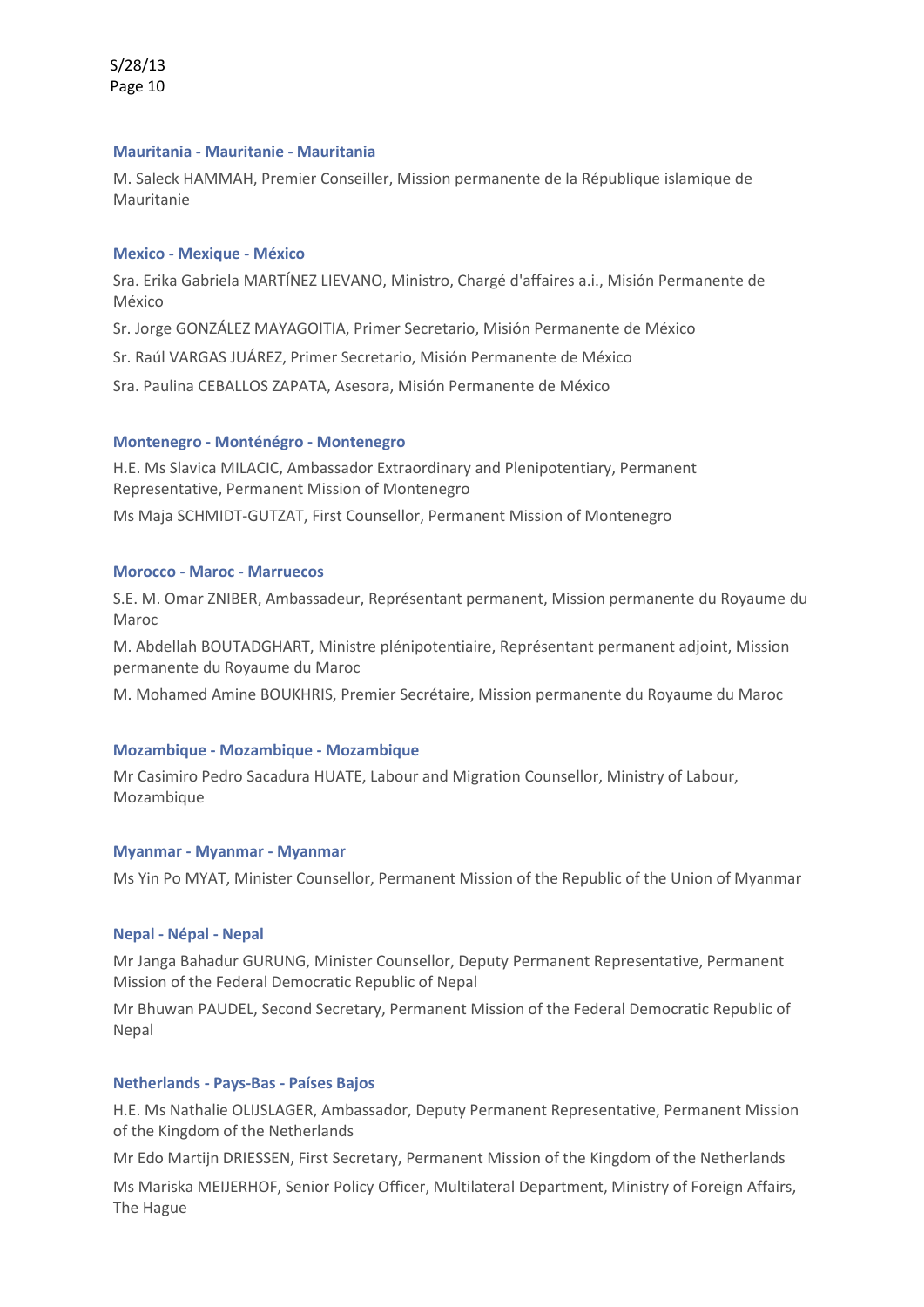Ms Julia SMEEKES, Senior Policy Offier, Ministry of Security and Justice, The Hague

#### **Nicaragua - Nicaragua - Nicaragua**

Sra. Geraldine BAUTISTA CHAMORRO, Consejero, Misión Permanente de Nicaragua

#### **Niger - Niger - Níger**

S.E. M. Laouali LABO, Ambassadeur extraordinaire et plénipotentiaire, Représentant permanent, Mission permanente de la République du Niger

M. Amadou ISSAKA, Deuxième Conseiller, Mission permanente de la République du Niger

M. Mahamane Bachir ISSA DJATAW, Premier Secrétaire, Mission permanente de la République du Niger

#### **Nigeria - Nigéria - Nigeria**

H.E. Mr Abiodun Richards ADEJOLA, Ambassador, Permanent Representative, Permanent Mission of the Federal Republic of Nigeria

Ms Theresa Chinyere ONUH, Counsellor, Permanent Mission of the Federal Republic of Nigeria

#### **Norway - Norvège - Noruega**

H.E. Ms Tine Morch SMITH, Ambassador Extraordinary and Plenipotentiary, Permanent Representative, Permanent Mission of the Kingdom of Norway

Mr Lars LØBERG, Senior Adviser, Norwegian Ministry of Foreign Affairs

Ms Unni RAMBOLL, Senior Adviser, Norwegian Ministry of Foreign Affairs

#### **Pakistan - Pakistan - Pakistán**

H.E. Mr Khalil-ur-Rahman HASHMI, Ambassador Extraordinary and Plenipotentiary, Permanent Representative, Permanent Mission of the Islamic Republic of Pakistan

Mr Tahir Hussain ANDRABI, Ambassador, Deputy Permanent Representative, Permanent Mission of the Islamic Republic of Pakistan

Ms Farhat AYESHA, Counsellor, Permanent Mission of the Islamic Republic of Pakistan

Mr Sumair GUL, Second Secretary, Permanent Mission of the Islamic Republic of Pakistan

#### **Panama - Panama - Panamá**

Excmo. Sr. Juan Alberto CASTILLERO CORREA, Embajador Extraordinario y Plenipotenciario, Representante Permanente, Misión Permanente de Panamá Sra. Siurania Elizabeth MIRONES CASTILLO, Tercer Secretario, Misión Permanente de Panamá

# **Paraguay - Paraguay - Paraguay**

Excmo. Sr. Julio César PERALTA RODAS, Embajador, Representante Permanente Adjunto, Chargé d'affaires a.i, Misión Permanente del Paraguay

Sr. Walter José CHAMORRO MILTOS, Segundo Secretario, Misión Permanente del Paraguay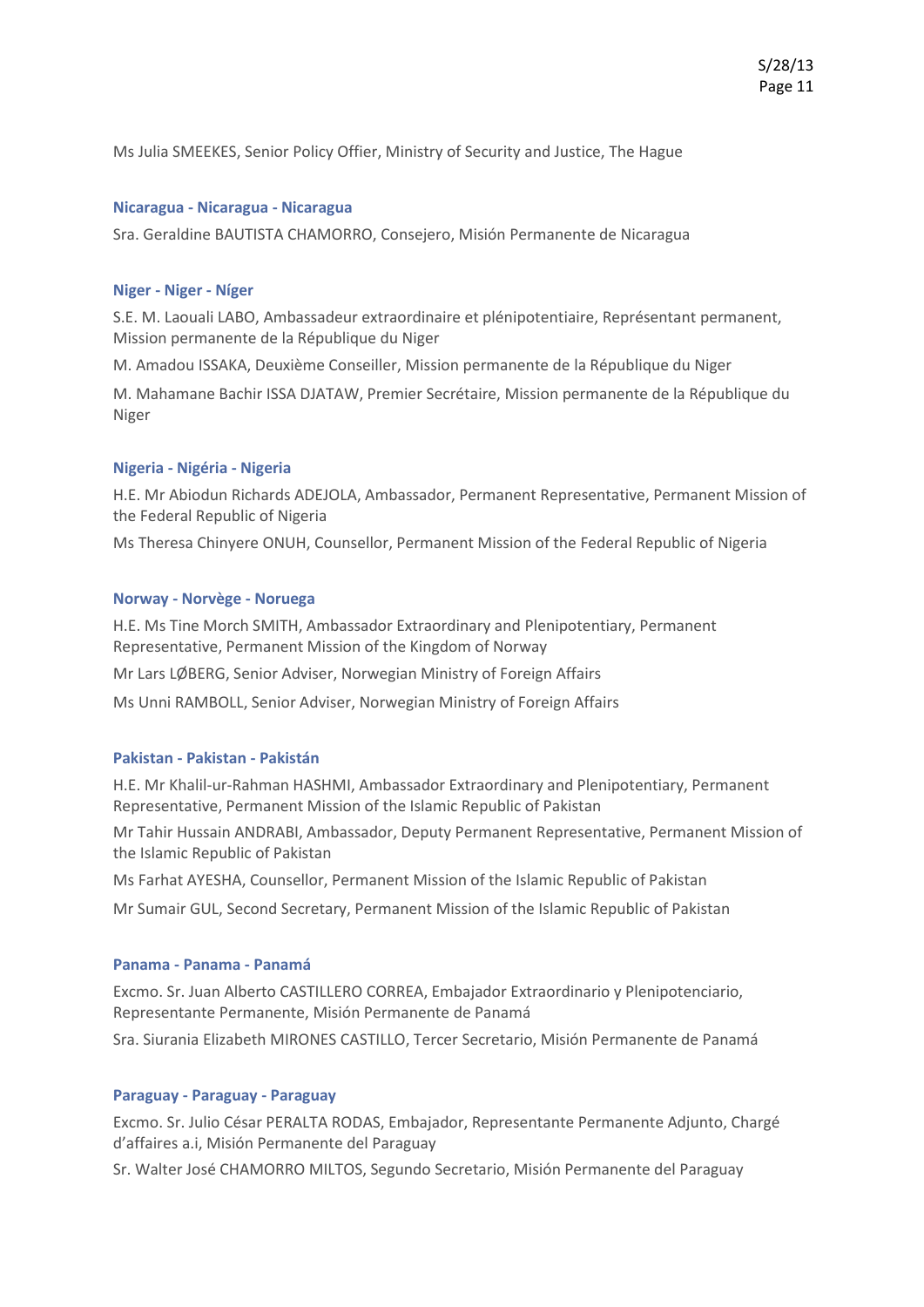# **Peru - Pérou - Perú**

Excma. Sra. Silvia Elena ALFARO ESPINOSA, Embajadora, Representante Permanente, Misión Permanente del Perú

Sr. Carlos Gerardo BRICEÑO SALAZAR, Ministro, Representante Permanente Alterno, Misión Permanente del Perú

Sr. Juan Carlos POMAREDA MUÑOZ, Segundo Secretario, Misión Permanente del Perú

# **Philippines - Philippines - Filipinas**

H.E. Mr Evan P. GARCIA, Ambassador Extraordinary and Plenipotentiary, Permanent Representative, Permanent Mission of the Republic of the Philippines

Ms Maria Elena Cristina D. MANINGAT, Minister, Consul, Permanent Mission of the Republic of the Philippines

Ms Pilar Melizza Presina T. BINUYA, Attachée, Permanent Mission of the Republic of the Philippines

#### **Poland - Pologne - Polonia**

H.E. Mr Zbigniew CZECH, Ambassador Extraordinary and Plenipotentiary, Permanent Representative, Permanent Mission of the Republic of Poland

Ms Zuzanna KIERZKOWSKA, First Counsellor, Deputy Permanent Representative, Permanent Mission of the Republic of Poland

Ms Anita Agnieszka KOŁODYŃSKA, Second Secretary, Permanent Mission of the Republic of Poland

# **Portugal - Portugal - Portugal**

S.E. M. Rui MACIEIRA, Ambassadeur, Représentant permanent, Mission permanente de la République portugaise

Mme Ángela Maria ROMÃO DOURADO, Conseiller (Affaires Humanitaires et Migration), Mission permanente de la République portugaise

Mme Rita SA MACHADO, Conseiller, Mission permanente de la République portugaise

# **Republic of Korea - République de Corée - República de Corea**

Ms Heesun SHIN, Counsellor, Permanent Mission of the Republic of Korea

Mr Young-min SEO, First Secretary, Permanent Mission of the Republic of Korea

Ms Ji Won KIM, Political Affairs Adviser, , Permanent Mission of the Republic of Korea

#### **Romania - Roumanie - Rumania**

S.E. M. Adrian Cosmin VIERITA, Ambassadeur extraordinaire et plénipotentiaire, Représentant permanent, Mission permanente de la Roumanie

M. Gabriel SARAFIAN, Conseiller, Représentant permanent adjoint, Mission permanente de la Roumanie

Mme Maria Niara SARAFIAN, Conseiller, Mission permanente de la Roumanie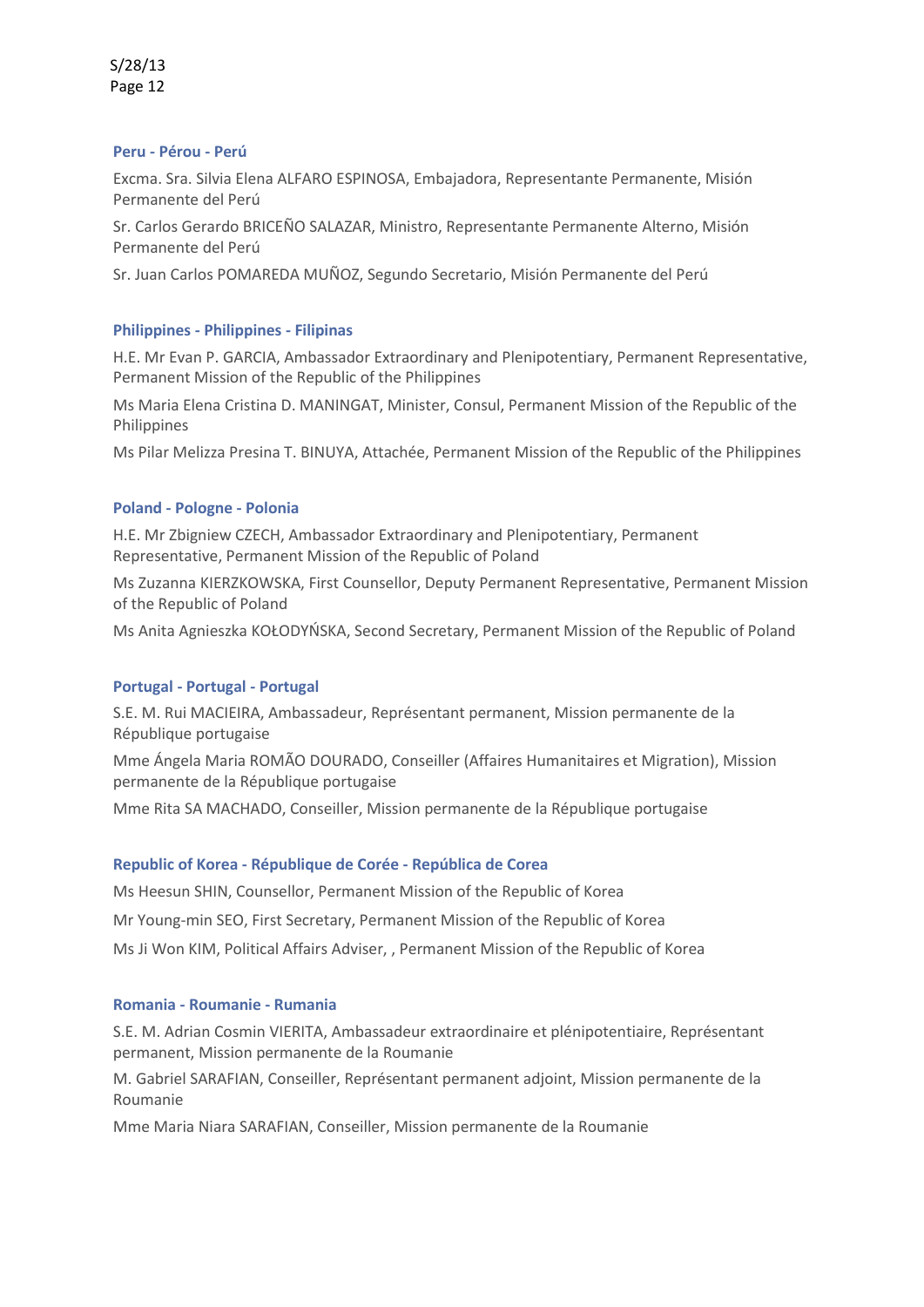#### **Russian Federation - Fédération de Russie - Federación de Rusia**

Mr Evgeny USTINOV, Senior Counsellor, Permanent Mission of the Russian Federation Mr Ivan NOVIKOV, Second Secretary, Permanent Mission of the Russian Federation Ms Olga VORONTSOVA, Third Secretary, Permanent Mission of the Russian Federation Mr Victor TSVETKOV, Third Secretary, Permanent Mission of the Russian Federation

#### **Senegal - Sénégal - Senegal**

S.E. M. Coly SECK, Ambassadeur extraordinaire et plénipotentiaire, Représentant permanent, Mission permanente de la République du Sénégal

M. Papa Diomaye LOUM, Ministre Conseiller, Mission permanente de la République du Sénégal

Mme Adjaratou Khouredia NDIAYE, Deuxième Conseiller, Mission permanente de la République du Sénégal

M. Tamsir GUEYE, Premier Secrétaire, Mission permanente de la République du Sénégal

#### **Serbia - Serbie - Serbia**

H.E. Mr Dejan ZLATANOVIĆ, Ambassador Extraordinary and Plenipotentiary, Permanent Representative, Permanent Mission of the Republic of Serbia

Mr Viktor JOVANOVIĆ, First Counsellor, Permanent Mission of the Republic of Serbia

### **Sierra Leone - Sierra Leone - Sierra Leona**

H.E. Mr Lansana GBERIE, Ambassador, Permanent Representative, Permanent Mission of the Republic of Sierra Leone

Mr Samuel Housman Buggie SAFFA, Deputy Permanent Representative, Permanent Mission of the Republic of Sierra Leone

Ms Essate WELDEMICHAEL, Assistant to the Ambassador, Permanent Mission of the Republic of Sierra Leone

# **Slovakia - Slovaquie - Eslovaquia**

Mr Richard GALBAVY, Ambassador at Large for Migration and Refugees, Ministry of Foreign and European Affairs, Slovak Republic

Ms Jana POLÁKOVÁ, First Secretary, Permanent Mission of the Slovak Republic

# **Slovenia - Slovénie - Eslovenia**

Ms Irina GORŠIČ, Minister Plenipotentiary, Permanent Mission of the Republic of Slovenia

# **South Africa - Afrique du Sud - Sudáfrica**

Ms Nelia BARNARD, Minister Plenipotentiary, Deputy Permanent Representative, Permanent Mission of the Republic of South Africa

Ms Candy MOYO, First Secretary, Permanent Mission of the Republic of South Africa

Ms Portia MNGOMEZULU, First Secretary, Permanent Mission of the Republic of South Africa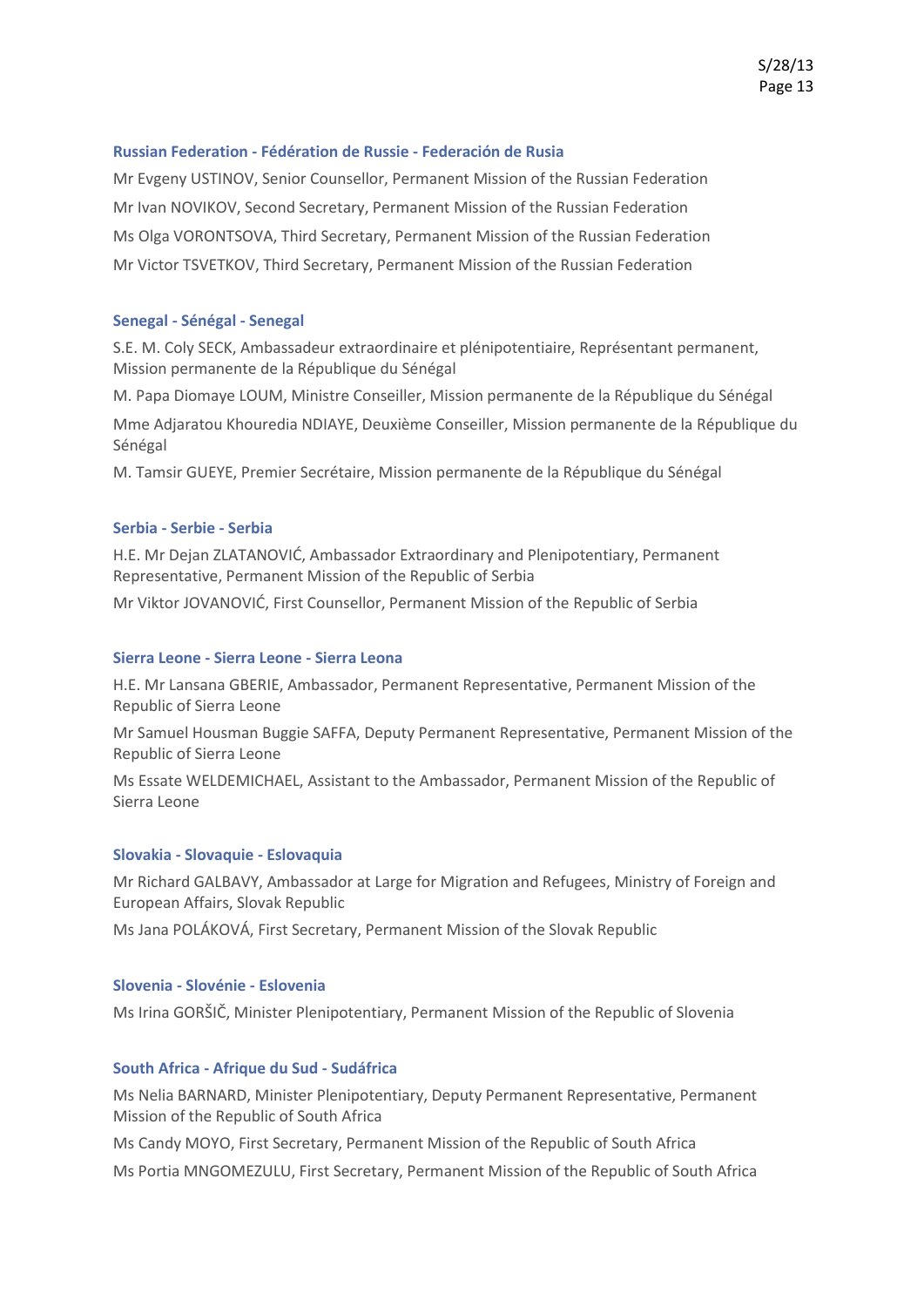# **Spain - Espagne - España**

Sr. Emilio CONTRERAS BENITEZ, Consejero, Misión Permanente de España Sr. Luis Angel DÍEZ MATEO, Consejero, Misión Permanente de España

# **Sri Lanka - Sri Lanka - Sri Lanka**

Ms Dayani MENDIS, Deputy Permanent Representative, Permanent Mission of the Democratic Socialist Republic of Sri Lanka

Ms Thilni NAWARATHNE, Protocol Officer, Permanent Mission of the Democratic Socialist Republic of Sri Lanka

# **Sudan - Soudan - Súdan**

H.E. Mr Osman Abufatima Adam MOHAMMED, Ambassador, Deputy Permanent Representative, Chargé d'affairs a.i., Permanent Mission of the Republic of Sudan

Ms Shafaq MOKWAR, Second Secretary, Permanent Mission of the Republic of Sudan

# **Sweden - Suède - Suecia**

Ms Veronica NORDLUND, First Secretary, Permanent Mission of the Kingdom of Sweden Ms Sara ANDEGIORGIS, Desk Officer, Ministry of Justice, Sweden

# **Switzerland - Suisse - Suiza**

Mme Tamara MURER, Conseillère, Etat tiers et affaires multilatérales, Secrétariat d'Etat aux migrations, Département fédéral de justice et police

M. Daniel RYF, Conseiller spécialisé – Affaires multilatérales, Secrétariat d'Etat aux migrations

Mme Charlotte GANZERT, Conseillère spécialisée, Section Affaires Multilatérales, Secrétariat d'Etat aux migrations

Mme Noemie CHARTON, Premier Secrétaire, Mission permanente de la Confédération suisse

# **Thailand - Thaïlande - Tailandia**

H.E. Mr Rongvudhi VIRABUTR, Ambassador, Deputy Permanent Representative, Chargé d'affaires a.i., Permanent Mission of Thailand

Mr Worawut SMUTHKALIN, Minister Counsellor, Permanent Mission of Thailand

Ms Chompunut PHASUPHAN, First Secretary, Permanent Mission of Thailand

# **Togo - Togo - Togo**

S.E. M. Yackoley Kokou JOHNSON, Ambassadeur extraordinaire et plénipotentiaire, Représentant permanent, Mission permanente de la République togolaise

M. Togbé Agbessi ALANGUE, Deuxième Conseiller, Mission permanente de la République togolaise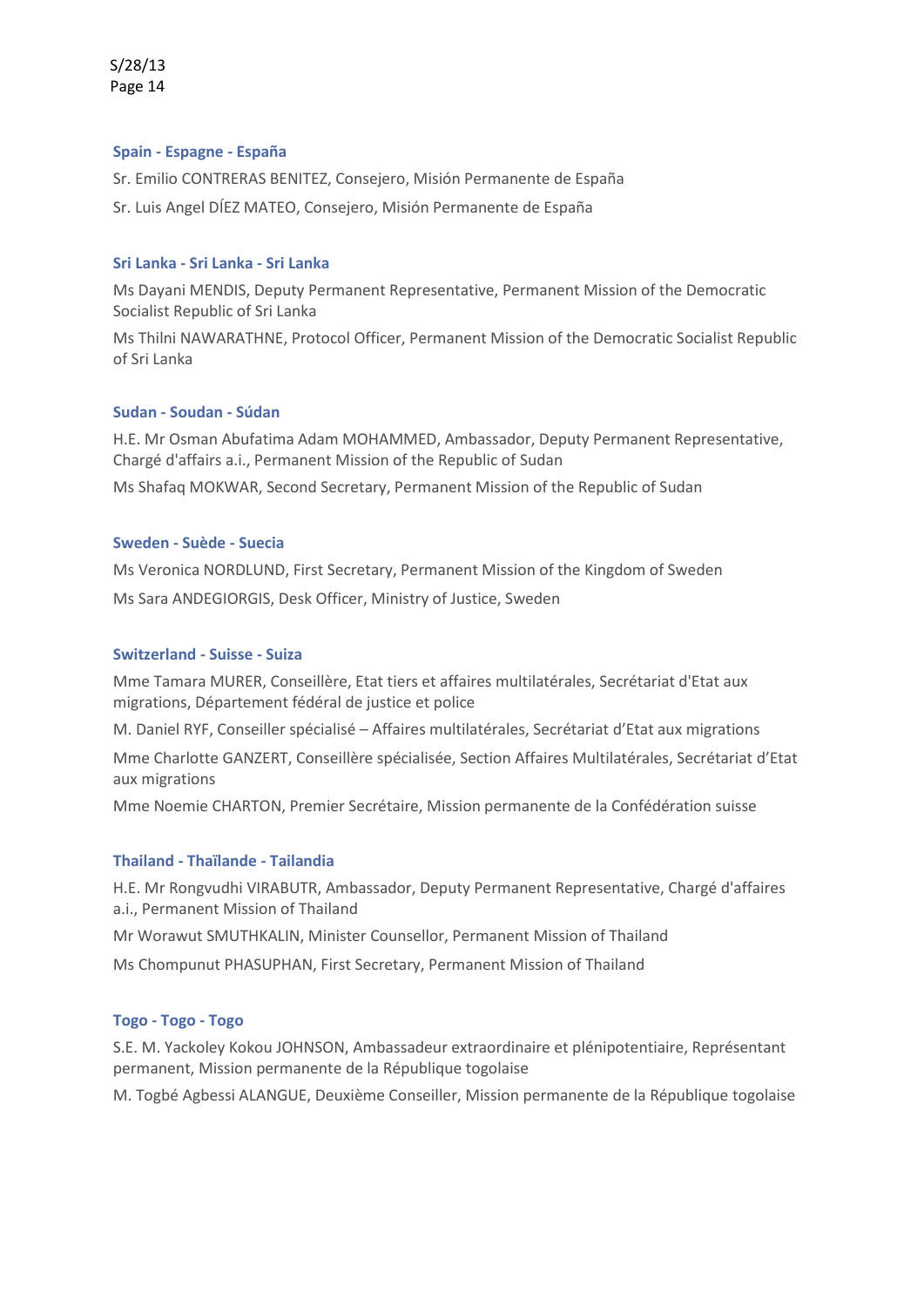# **Tunisia - Tunisie - Túnez**

S.E. M. Sabri BACHTOBJI, Ambassadeur, Représentant permanent, Mission permanente de la République tunisienne

Mme Ahlem HAMMAMI, Directrice de la Coopération Bilatérale pour la Migration, Ministère tunisien des Affaires Sociales

M. Mohamed Tahar BEN ALI, Directeur des Affaires Administratives et Financières, l'Office des Tunisiens à l'Etranger

M. Sami NAGGA, Ministre plénipotentiaire, Mission permanente de la République tunisienne

# **Turkey - Turquie - Turquía**

H.E. Mr Sadık ARSLAN, Ambassador Extraordinary and Plenipotentiary, Permanent Representative, Permanent Mission of the Republic of Turkey

Ms Arzu ERCELIK, Deputy Permanent Representative, Permanent Mission of the Republic of Turkey

Ms Menekşe ONUK, Counsellor, Permanent Mission of the Republic of Turkey

Mr Emir Cem ARSLANAGAN, Second Secretary, Permanent Mission of the Republic of Turkey

# **Uganda - Ouganda - Uganda**

H.E. Ms Eunice Irungu KIGENYI, Ambassador, Deputy Permanent Representative, Chargé d'affaires a.i., Permanent Mission of the Republic of Uganda

Mr Brian MWESIGWA, Second Secretary, Permanent Mission of the Republic of Uganda

Mr Allan Mugarura NDAGIJE, Third Secretary, Permanent Mission of the Republic of Uganda

# **Ukraine - Ukraine - Ucrania**

H.E. Ms Yevheniia FILIPENKO, Ambassador, Permanent Representative, Permanent Mission of Ukraine

Mr Oleksandr PAKHIL, Second Secretary, Permanent Mission of Ukraine

# **United Kingdom of Great Britain and Northern Ireland - Royaume-Uni de Grande-Bretagne et d'Irlande du Nord - Reino Unido de Gran Bretaña e Irlanda del Norte**

Ms Savannah HATIA, Second Secretary, Permanent Mission of the United Kingdom of Great Britain and Northern Ireland

Mr Thomas KENDALL, Intern, Permanent Mission of the United Kingdom of Great Britain and Northern Ireland

# **United States of America - États-Unis d'Amérique - Estados Unidos de América**

Ms Monica GRECO, Humanitarian Advisor, Permanent Mission of the United States of America

Mr Daniel MCNICHOLAS, Counsellor, Humanitarian Affairs Section, Permanent Mission of the United States of America

Ms Kate PENG, Senior Program Operations Specialist, United States Agency for International Development (USAID)

Ms Carmen WILKE, IOM Program Analyst, Office of Multilateral Coordination and External Relations, Bureau of Population, Refugees and Migration, Department of State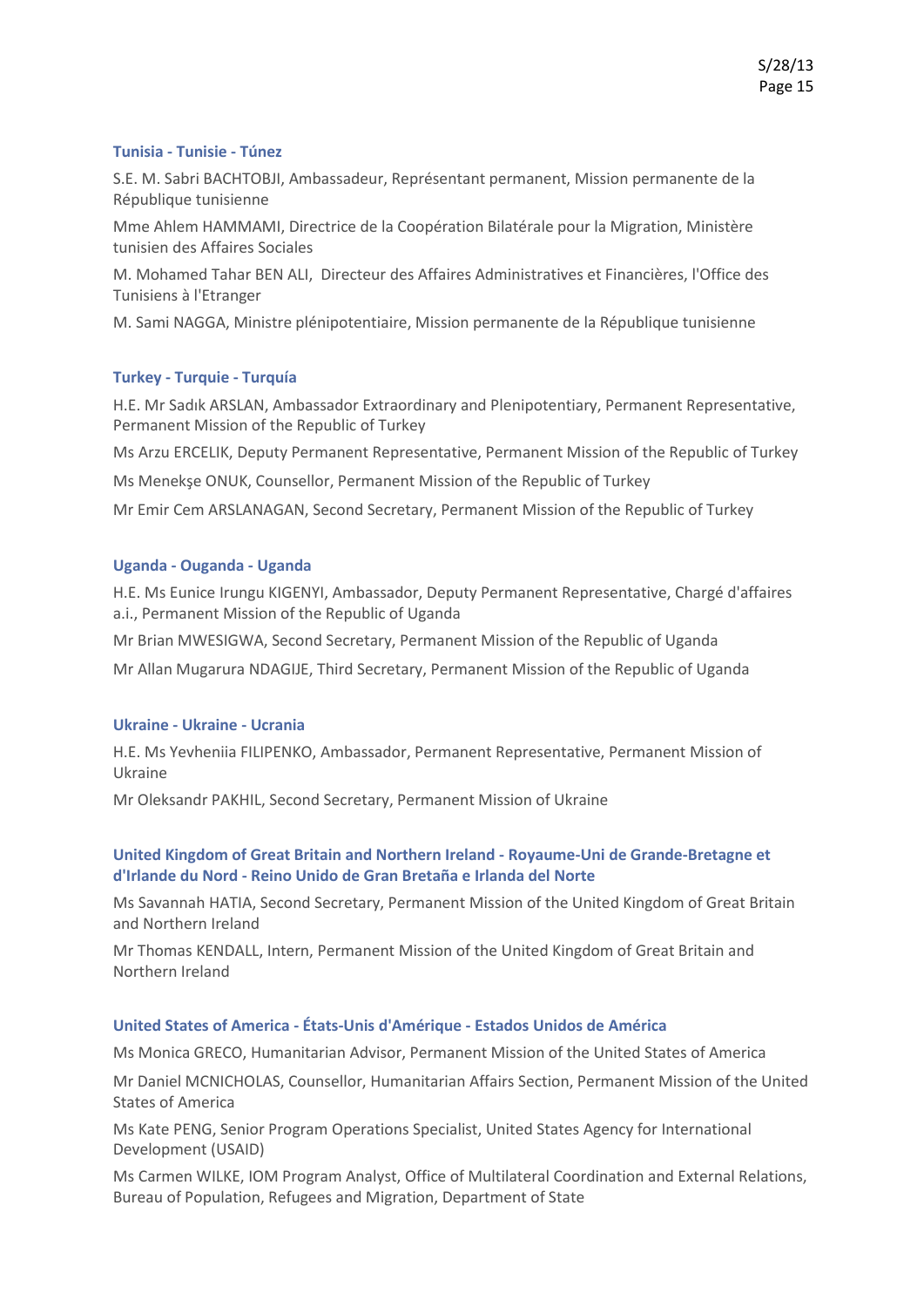# **Venezuela (Bolivarian Republic of) - Venezuela (République bolivarienne du) - Venezuela (República Bolivariana de)**

Excmo. Sr. Hector CONSTANT ROSALES, Embajador, Representante Permanente, Misión Permanente de la República Bolivariana de Venezuela

Sra. Arline DÍAZ MENDOZA, Consejero, Misión Permanente de la República Bolivariana de Venezuela

Sra. Luisangela ANDARCIA RODRIGUEZ, Primer Secretario, Misión Permanente de la República Bolivariana de Venezuela

Sr. Luis DAMIANI PELLEGRINI, Segundo Secretario, Misión Permanente de la República Bolivariana de Venezuela

Sra. Anamaria RODRIGUEZ MELO, Segundo Secretario, Misión Permanente de la República Bolivariana de Venezuela

#### **Viet Nam - Viet Nam - Viet Nam**

H.E. Ms Thi Thuyet Mai LE, Ambassador Extraordinary and Plenipotentiary, Permanent Representative, Permanent Mission of the Socialist Republic of Viet Nam

Ms Phuong Anh NGUYEN, Deputy Permanent Representative, Permanent Mission of the Socialist Republic of Viet Nam

Ms NGUYEN Khanh Van, Second Secretary, Permanent Mission of the Socialist Republic of Viet Nam

#### **Yemen - Yémen - Yemen**

Mr Mohamed Ali MAJAWAR, Counsellor, Permanent Mission of the Republic of Yemen

Mr Ahmed Mohammed Hussein ABOBAKR, Second Secretary, Permanent Mission of the Republic of Yemen

# **Zambia - Zambie - Zambia**

Mr Francis BWALYA, Counsellor, Chargé d'affaires a.i., Permanent Mission of the Republic of Zambia Ms Chileshe Veronica NKOLE, First Secretary, Permanent Mission of the Republic of Zambia

#### **Zimbabwe - Zimbabwe - Zimbabwe**

Mr Poem MUDYAWABIKWA, Attaché, Permanent Mission of the Republic of Zimbabwe